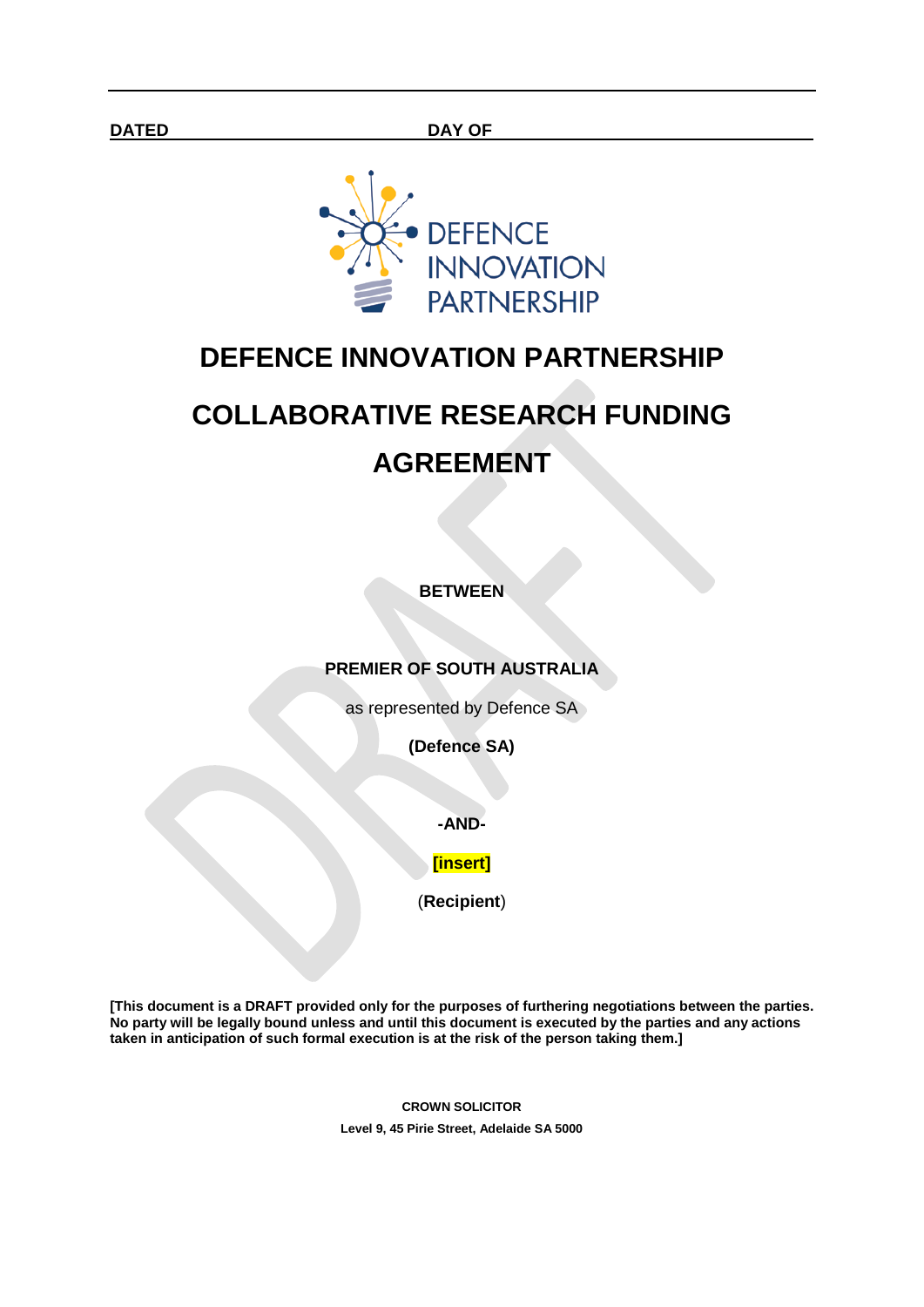# **TABLE OF CONTENTS**

| 1.  |  |
|-----|--|
| 2.  |  |
| 3.  |  |
| 4.  |  |
| 5.  |  |
| 6.  |  |
| 7.  |  |
| 8.  |  |
| 9.  |  |
| 10. |  |
| 11. |  |
| 12. |  |
| 13. |  |
| 14. |  |
| 15. |  |
| 16. |  |
| 17. |  |
| 18. |  |
| 19. |  |
| 20. |  |
| 21. |  |
| 22. |  |
| 23. |  |
|     |  |

| <b>SCHEDULE</b>   |                                  |  |  |  |
|-------------------|----------------------------------|--|--|--|
| <b>ANNEXURE A</b> | <b>PROFORMA CLAIM NOTICE</b>     |  |  |  |
| <b>ANNEXURE B</b> | <b>PROFORMA FINANCIAL REPORT</b> |  |  |  |

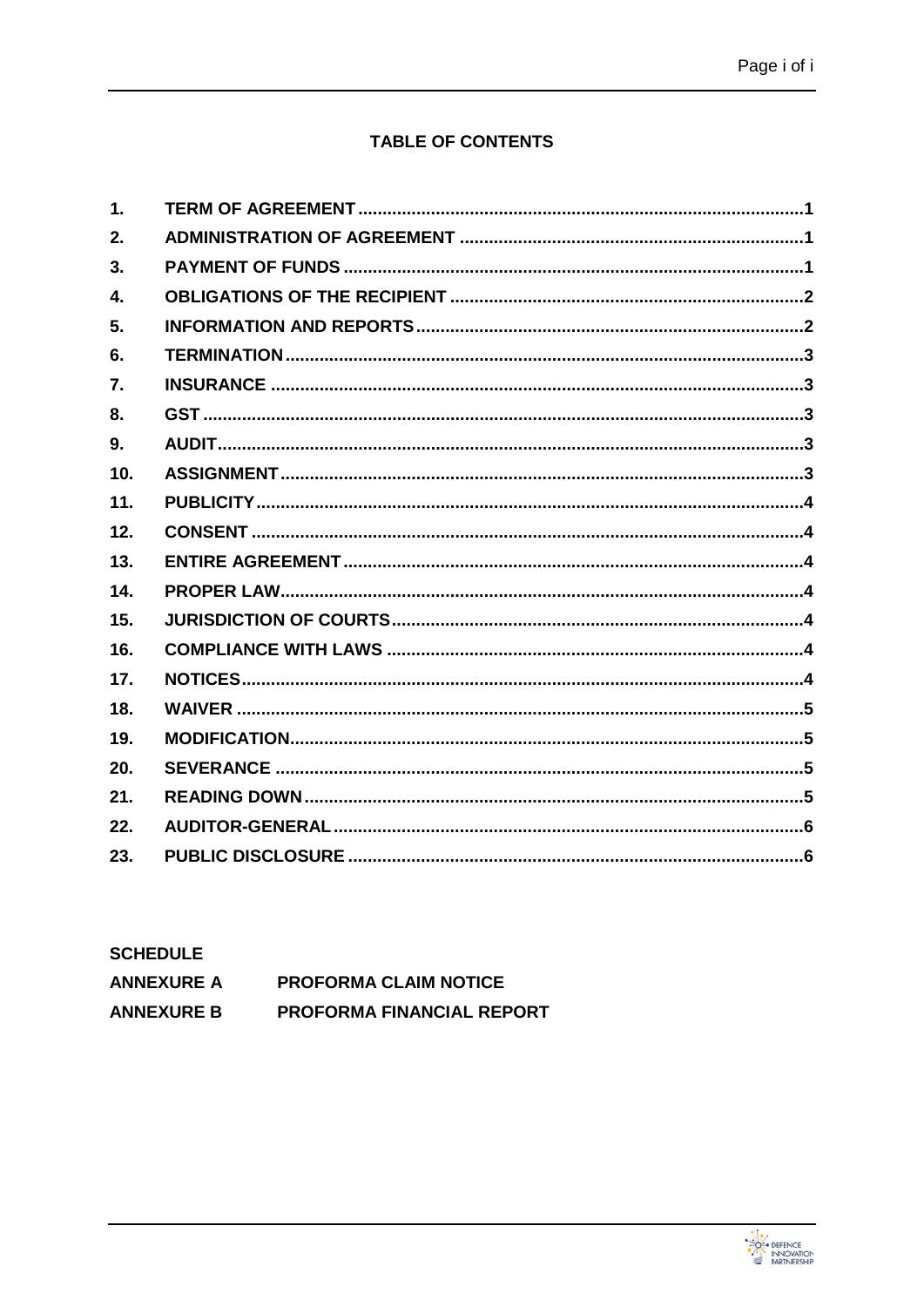# **PARTIES:**

**THE PREMIER OF SOUTH AUSTRALIA** a body corporate under the *Administrative Arrangements Act 1994 (SA)* (as represented by Defence SA) of Level 4, 151 Pirie Street, Adelaide, South Australia 5000 (**Defence SA**)

**AND**

**INSERT** of (**Recipient**)

# **RECITALS**

- A. The Recipient is seeking to undertake a collaborative research grant related to (name of activity) (**Project**)**.**
- B. Research topics will include the following area(s): (general statement of scope of work)
- C. At the Recipient's request the Premier has agreed to provide to the Recipient grant **Funds**, in aggregate not to exceed \$XX.XX, excluding GST, to facilitate the Project.
- D. Defence SA agrees to provide the Funds on the terms and conditions of this agreement.

# <span id="page-2-0"></span>**IT IS AGREED**:

#### 1. **TERM OF AGREEMENT**

The **Term** of this agreement is the period specified in the schedule.

# <span id="page-2-1"></span>2. **ADMINISTRATION OF AGREEMENT**

Any power or discretion exercisable by Defence SA under this agreement may be exercised by the person for the time being in the position of Chief Executive, Defence SA.

#### <span id="page-2-2"></span>3. **PAYMENT OF FUNDS**

- 3.1 Subject to this agreement, in consideration of the Recipient participating in the **Project** Defence SA agrees to pay the funds to the Recipient in accordance with the **Milestone Payments** (if any) as specified in the schedule.
- 3.2 The Recipient may only use the Funds for the **Purpose** specified in the Schedule.

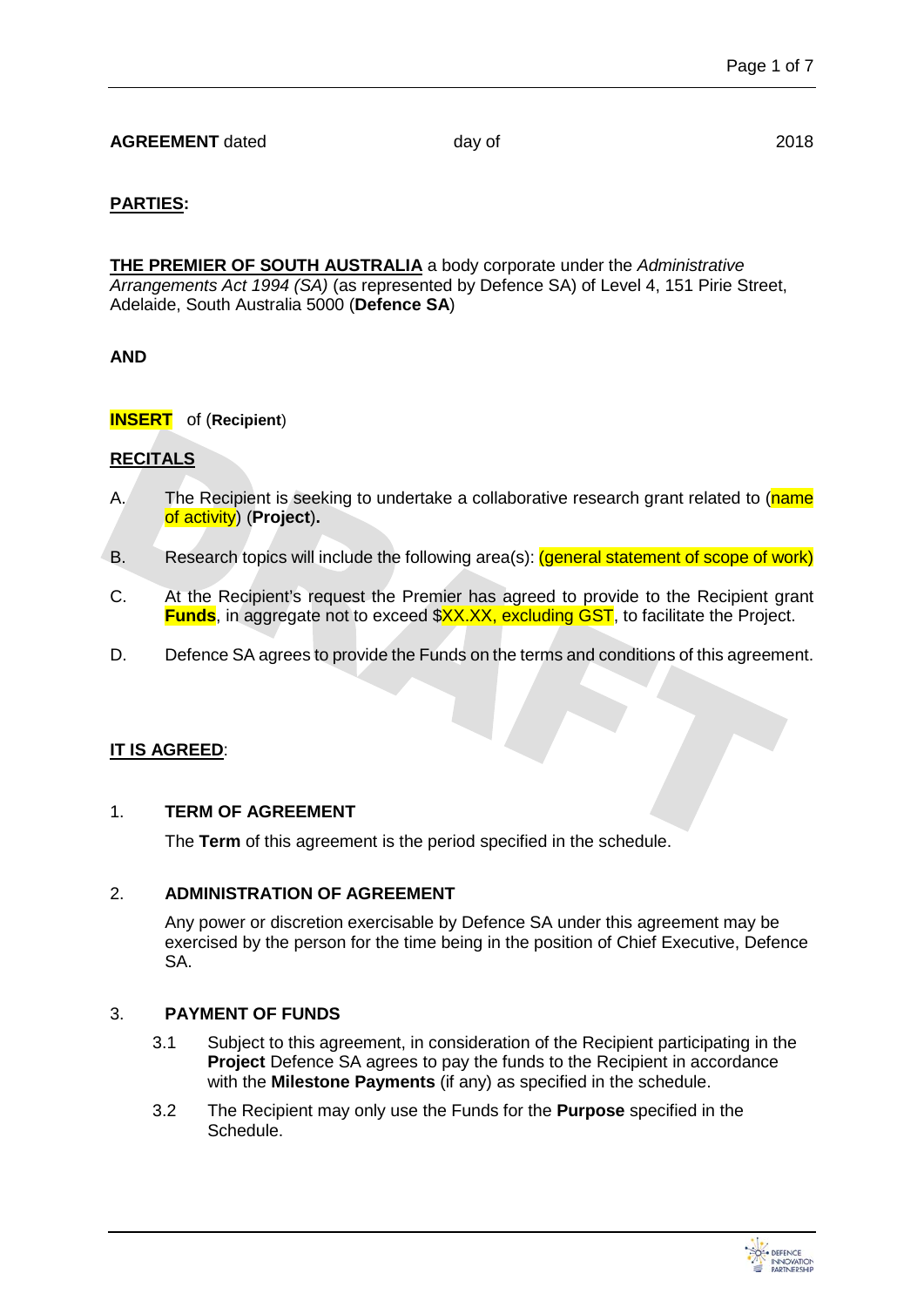- 3.3 Defence SA will pay the Funds to the Recipient at the times specified in the Schedule and within thirty (30) days of receipt of claim notice in the form provided in Annexure A, or another form satisfactory to Defence SA.
- 3.4 At the end of the Term the Recipient must:
	- 3.4.1 provide a report on the level of any unexpended Funding to Defence SA;
	- 3.4.2 repay any part of the Funding which is unexpended at the end of the Term to Defence SA, unless Defence SA gives written approval for the Recipient to retain the money.

#### <span id="page-3-0"></span>4. **OBLIGATIONS OF THE RECIPIENT**

The Recipient must:

- 4.1 comply with the terms and conditions of this agreement, including the **Special Conditions** specified in the schedule.
- 4.2 at all times, make best endeavours to achieve the **Key Performance Indicators** specified in the Schedule;
- 4.3 maintain accounting records of the Funding in accordance with generally accepted accounting principles and any other standards reasonably required by Defence SA;
- 4.4 ensure that any activity carried out by the Recipient in connection with the Project complies with the laws from time to time in force in South Australia; and
- 4.5 comply with its constitution, or other governing instrument.

#### <span id="page-3-1"></span>5. **INFORMATION AND REPORTS**

- 5.1 The Recipient must provide Defence SA with appropriate and regular information, records and reports as specified in the schedule and otherwise as requested by Defence SA from time to time, including information about:
	- 5.1.1 the progress of and material changes to the nature and scope of the Project;
	- 5.1.2 any other funding or financial assistance promised or received for the Project from sources other than Defence SA;
	- 5.1.3 the use of the Funding; and
	- 5.1.4 any other matters relevant to the Project, as reasonably required by Defence SA.
- 5.2 The Recipient must:
	- 5.2.1 prepare financial statements in the nature of a general purpose financial report; and
	- 5.2.2 where requested by Defence SA, provide management accounts, annual reports, financial statements and any other information or documents relevant to the Funding.
- 5.3 The Recipient must permit any officer authorised by Defence SA:
	- 5.3.1 to have access to all accounting records, equipment, documents and information in relation to the Project and the Funding; and

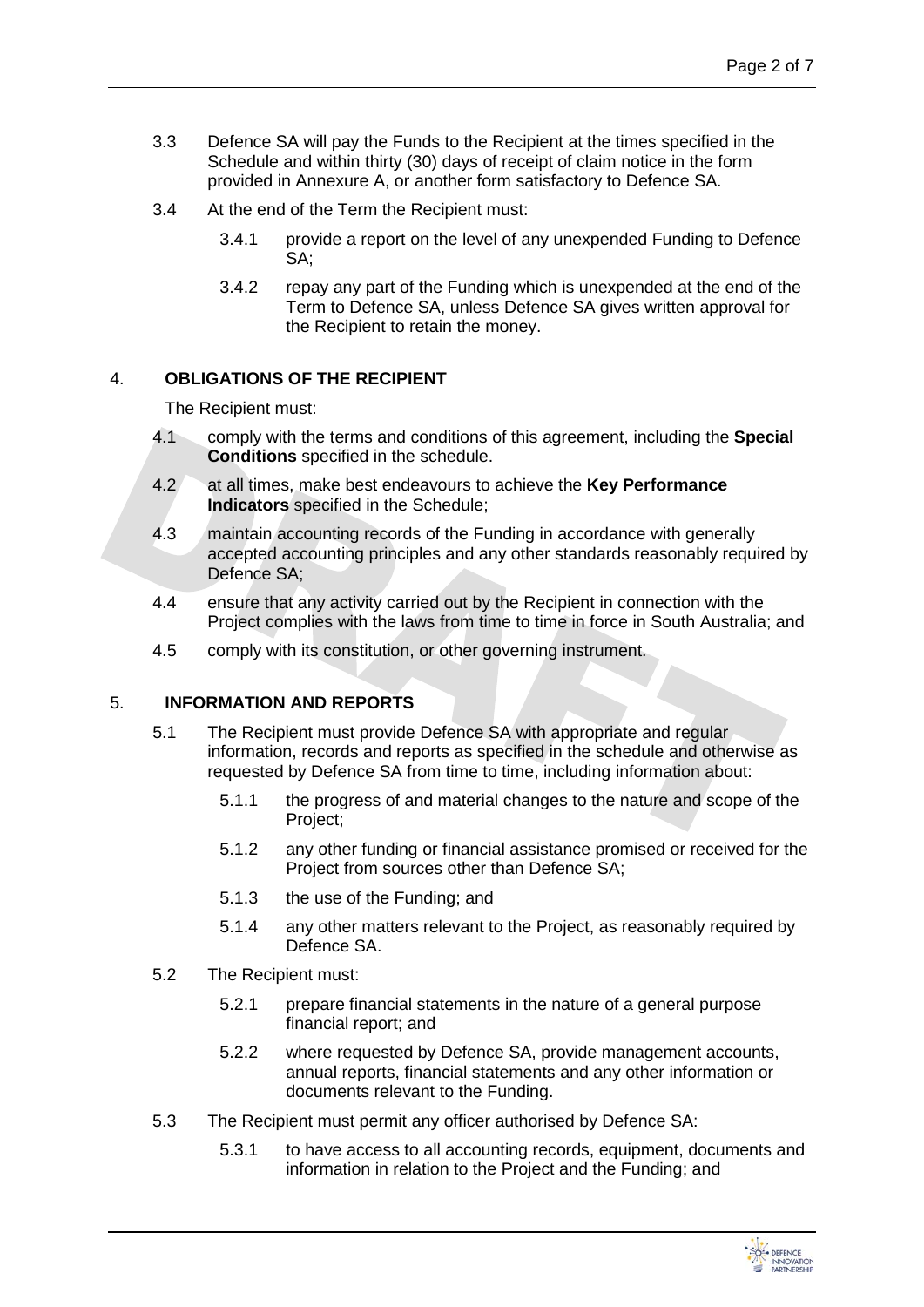5.3.2 to discuss matters pertaining to the Project and the Funding with employees of the Recipient.

#### <span id="page-4-0"></span>6. **TERMINATION**

- 6.1 If the Recipient fails to comply with this agreement, Defence SA may, at its sole and absolute discretion, do one or more of the following:
	- 6.1.1 require the Recipient to repay any portion of the Funding Amount paid but not properly expended at the time of termination, in Defence SA's absolute discretion;
	- 6.1.2 pursue any legal rights or remedies which may be available to the Defence SA; and
	- 6.1.3 terminate this agreement by giving thirty (30) days written notice.
- 6.2 Defence SA may review any decision made pursuant to clause 6.1 if the Recipient is able to satisfy Defence SA that the Recipient has complied with the conditions of this agreement.

# <span id="page-4-1"></span>7. **INSURANCE**

The Recipient must comply with any insurance obligations specified in the schedule.

# <span id="page-4-2"></span>8. **GST**

- 8.1 The parties acknowledge that compliance with obligations or the grant of rights under this agreement by the Recipient will be a Taxable Supply as defined in the GST Law and the Recipient will be liable to pay GST on the Taxable Supply.
- 8.2 In addition to the Funding Defence SA will pay an amount calculated by multiplying the Funding by the rate at which GST is levied at the time of this agreement (**GST payment**).
- 8.3 If the Funding is payable in instalments, the GST payment will be payable in proportionate instalments.
- 8.4 Defence SA is not liable to pay the GST payment or any instalment of the GST payment unless the Recipient has delivered to the Minister a valid Tax Invoice under GST Law, referable to the Funding (or instalment of the Funding) and associated GST payment.
- 8.5 For the purpose of this clause, **GST Law** has the meaning attributed to it in the *A New Tax System (Goods and Services Tax) Act 1999.*

### <span id="page-4-3"></span>9. **AUDIT**

- 9.1 Defence SA may direct the Recipient to arrange for the financial accounts relating to the Funding to be audited at the Recipient's expense.
- 9.2 Defence SA may specify the minimum qualifications to be held by a person appointed to conduct the audit.

#### <span id="page-4-4"></span>10. **ASSIGNMENT**

The Recipient must not assign, novate or encumber any of its rights or obligations under this agreement without the prior written consent of Defence SA.

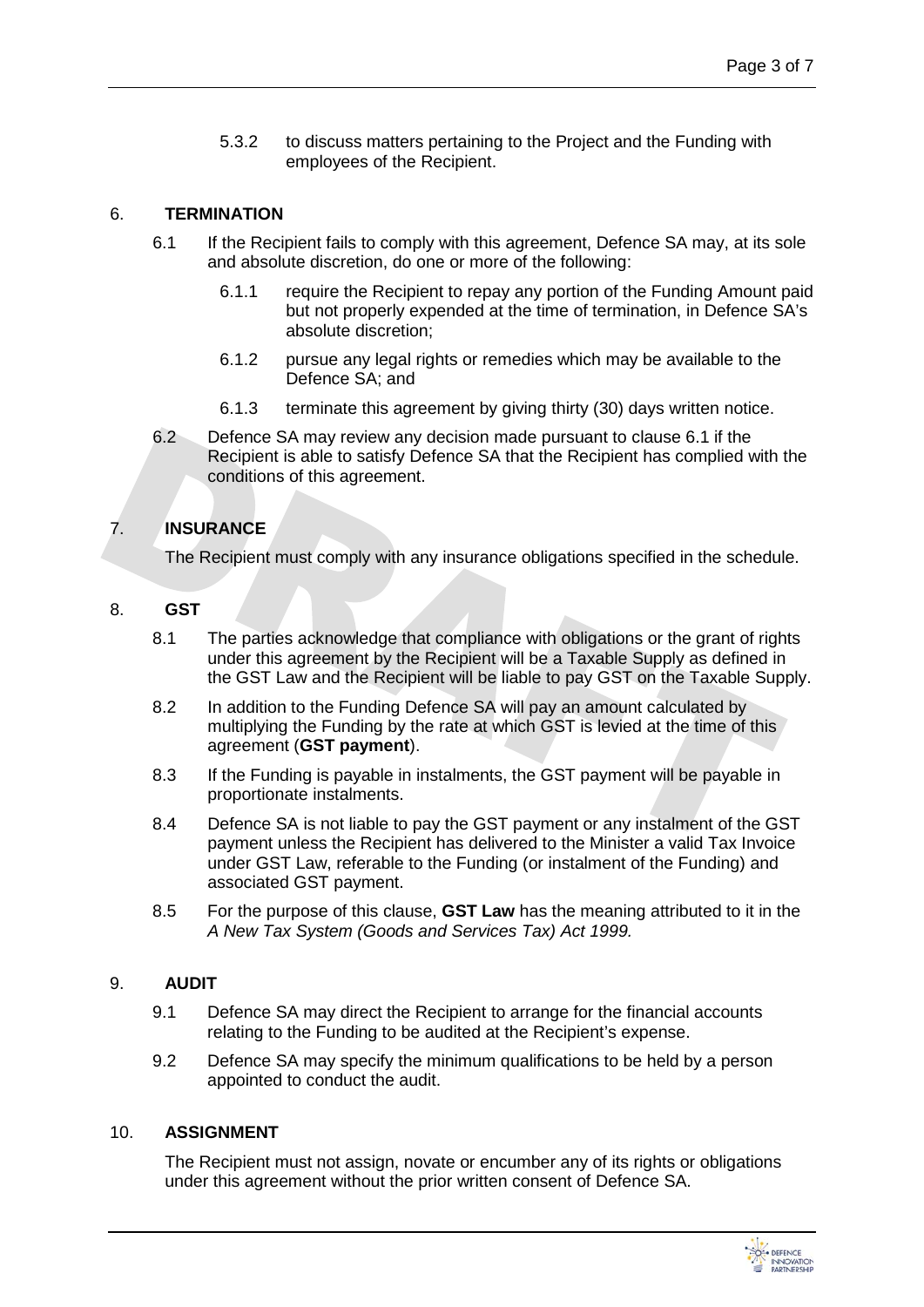#### <span id="page-5-0"></span>11. **PUBLICITY**

- 11.1 Subject to clause 11.2, the Recipient must not make or permit a public announcement or media release to be made about any aspect of this agreement without first obtaining Defence SA's consent, which may not be unreasonably withheld and which will not be required if the public announcement is required by law.
- 11.2 Nothing in clause 11.1 derogates from the operation of the *Not-for-profit Freedom to Advocate Act 2013* or operates to restrict the Recipient from engaging in political or policy advocacy.

#### <span id="page-5-1"></span>12. **CONSENT**

If the Recipient requires Defence SA's consent under this agreement, the Minister may, in its absolute discretion, give or withhold its consent (subject to any provision in this agreement to the contrary) and if giving consent, Defence SA may impose any condition on that consent that it considers appropriate. Defence SA's consent will not be effective unless it is in writing and signed.

#### <span id="page-5-2"></span>13. **ENTIRE AGREEMENT**

- 13.1 This agreement incorporates any schedules and annexures.
- 13.2 This agreement contains the entire agreement between the parties with respect to its subject matter and supersedes any prior agreement, understanding or representation of the parties on the subject manner.

#### <span id="page-5-3"></span>14. **PROPER LAW**

The laws in force in South Australia apply to this agreement.

#### <span id="page-5-4"></span>15. **JURISDICTION OF COURTS**

- 15.1 The courts of South Australia will have exclusive jurisdiction to determine any proceeding in relation to this agreement.
- 15.2 Any proceeding brought in a Federal Court must be instituted in the Adelaide Registry of that Federal Court.

#### <span id="page-5-5"></span>16. **COMPLIANCE WITH LAWS**

The Recipient must comply with the laws in force in South Australia in the course of performing its obligations under this agreement.

#### <span id="page-5-6"></span>17. **NOTICES**

- 17.1 A "**notice**" means a notice in writing or a consent, approval or other communication required to be in writing under this agreement.
- 17.2 Addresses for notices are set out in the Schedule.
- 17.3 A notice must be signed by or on behalf of the sender addressed to the recipient and:
	- 17.3.1 delivered to the recipient's address;

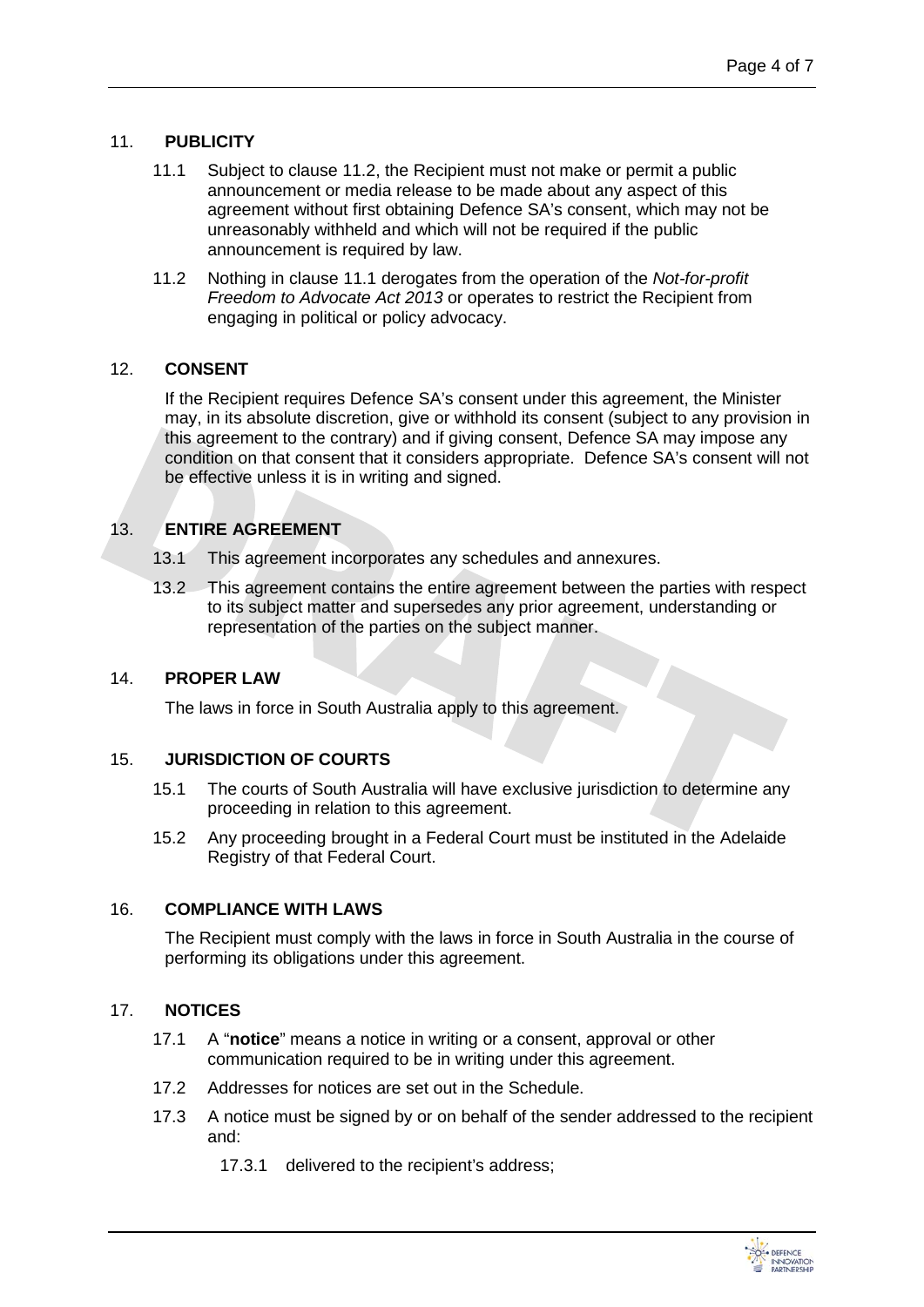- 17.3.2 sent by pre-paid mail to the recipient's address; or
- 17.3.3 transmitted by email to the recipient's address.
- 17.4 A notice given to a person in accordance with this clause is treated as having been given and received:
	- 17.4.1 on the day of delivery if delivered before 5.00 pm on a business day, otherwise on the next business day;
	- 17.4.2 if sent by pre-paid mail, on the third business day after posting; or
	- 17.4.3 if transmitted by transmitted by email:
		- (a) when the relevant email appears in the sender's sent log with properties disclosing an appropriate routing; and
		- (b) the sender does not receive a message from the system operator to the effect that the relevant email was undeliverable.
- 17.5 A party may from time to time notify its change of its contact details by written notice to the other party.

# <span id="page-6-0"></span>18. **WAIVER**

- 18.1 Any waiver of any provision of this agreement is ineffective unless it is in writing and signed by the party waiving its rights.
- 18.2 A waiver by either party in respect of a breach of a provision of this agreement by the other party is not a waiver in respect of any other breach or any other provision.
- 18.3 The failure of either party to enforce any of the provisions of this agreement at any time must not be interpreted as a waiver of that provision.

#### <span id="page-6-1"></span>19. **MODIFICATION**

Any modification of this agreement must be in writing and signed by each party.

#### <span id="page-6-2"></span>20. **SEVERANCE**

- 20.1 Each word, phrase, sentence, paragraph and clause of this agreement is severable.
- 20.2 If a court determines that a part of this agreement is unenforceable, invalid, illegal or void, that part may be severed.
- 20.3 Severance of a part of this agreement will not affect any other part of it.

#### <span id="page-6-3"></span>21. **READING DOWN**

Where a word, phrase, sentence, paragraph, clause or other provision of this agreement would otherwise be unenforceable, illegal or void, the effect of that provision will, so far as possible, be limited and read down so that it is not unenforceable, illegal or void.

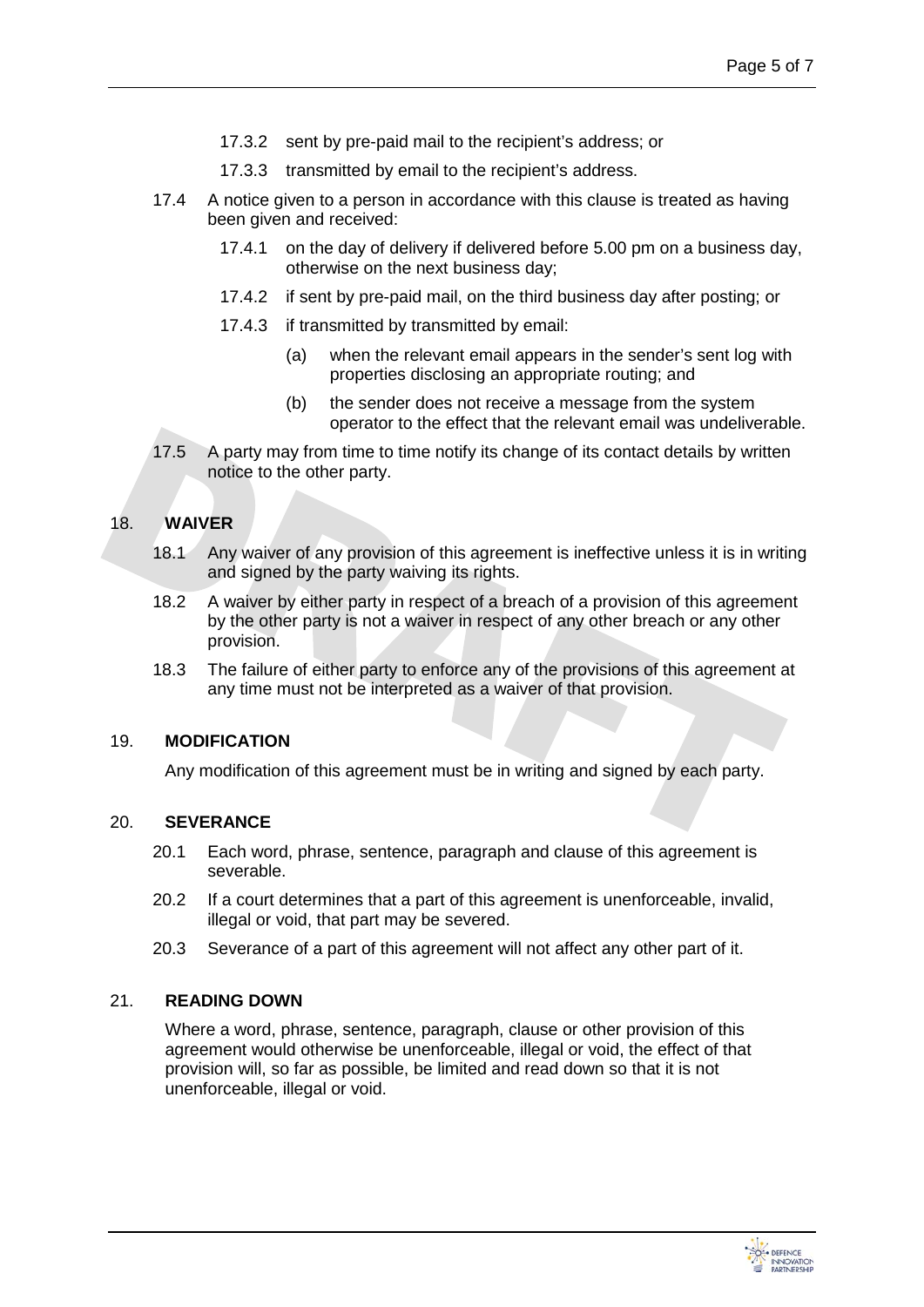#### <span id="page-7-0"></span>22. **AUDITOR-GENERAL**

- 22.1 Nothing in this agreement derogates from the powers of the Auditor-General under the *Public Finance and Audit Act 1987* (SA).
- 22.2 Without limiting the previous sub-clause, the Recipient acknowledges the Auditor-General's obligations and powers under sections 32 and 34 of the *Public Finance and Audit Act 1987* (SA).

#### <span id="page-7-1"></span>23. **PUBLIC DISCLOSURE**

- 23.1 Defence SA may disclose this agreement and/or information in relation to this agreement in either printed or electronic form to the public or to a particular person as a result of a specific request.
- 23.2 Nothing in this clause derogates from:
	- 23.2.1 The Recipient's obligations under any provision of this agreement; or
	- 23.2.2 the provisions of the *Freedom of Information Act 1991* (SA).

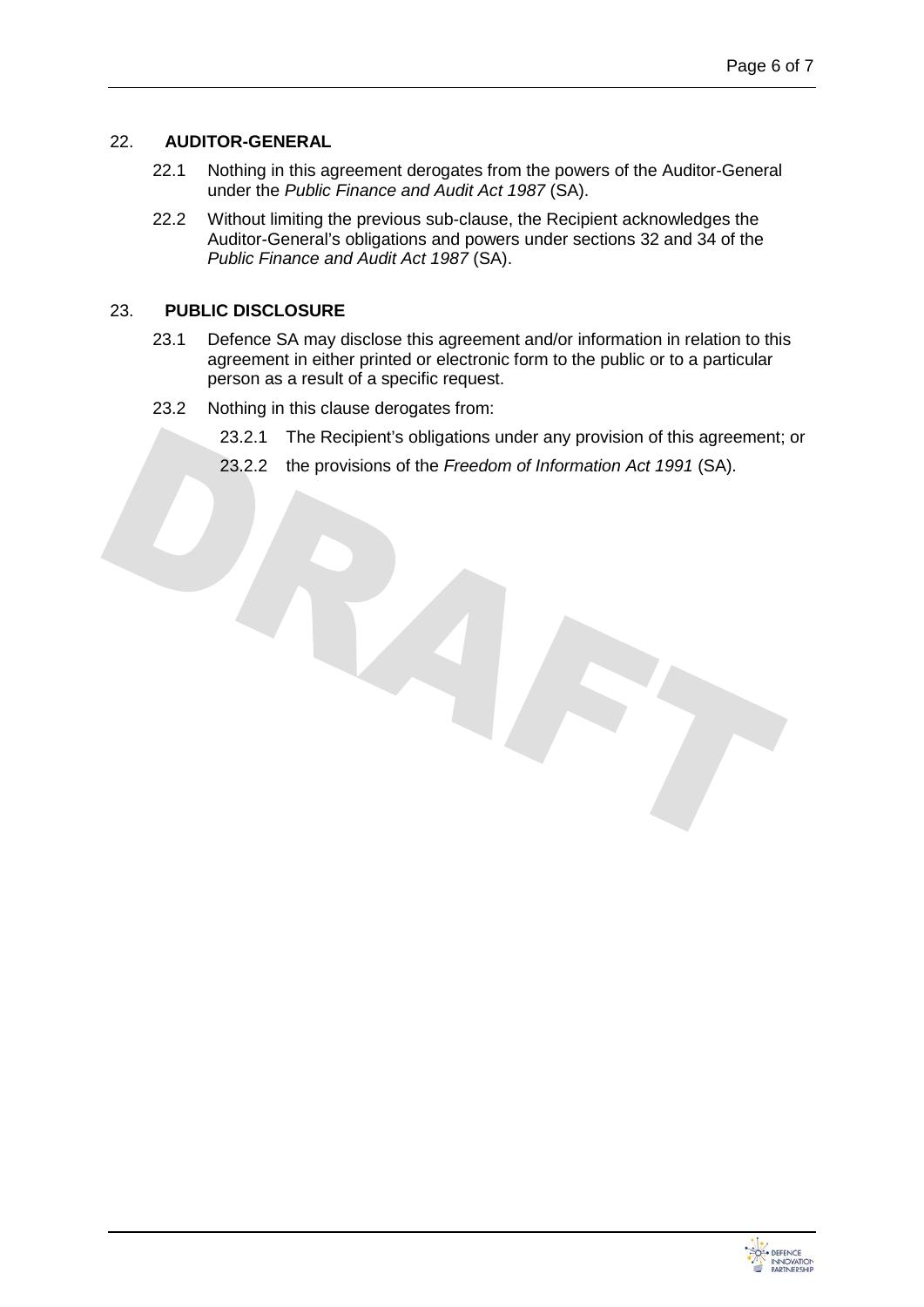# **EXECUTED AS AN AGREEMENT**

**Executed** for and on behalf of the **Premier**

**Executed** for and on behalf of the **Premier** by his representative in the presence of:

| Signature of witness                                                             | Signature of representative         |
|----------------------------------------------------------------------------------|-------------------------------------|
|                                                                                  |                                     |
| Full name of witness (print)                                                     | Full name of representative (print) |
| <b>Executed</b> for and on behalf of<br>[Recipient] by its representative in the |                                     |
| presence of:                                                                     |                                     |
|                                                                                  |                                     |
| Signature of witness                                                             | Signature of representative         |
|                                                                                  |                                     |
| Full name of witness (print)                                                     | Full name of representative (print) |
|                                                                                  |                                     |
| Address of witness (print)                                                       |                                     |

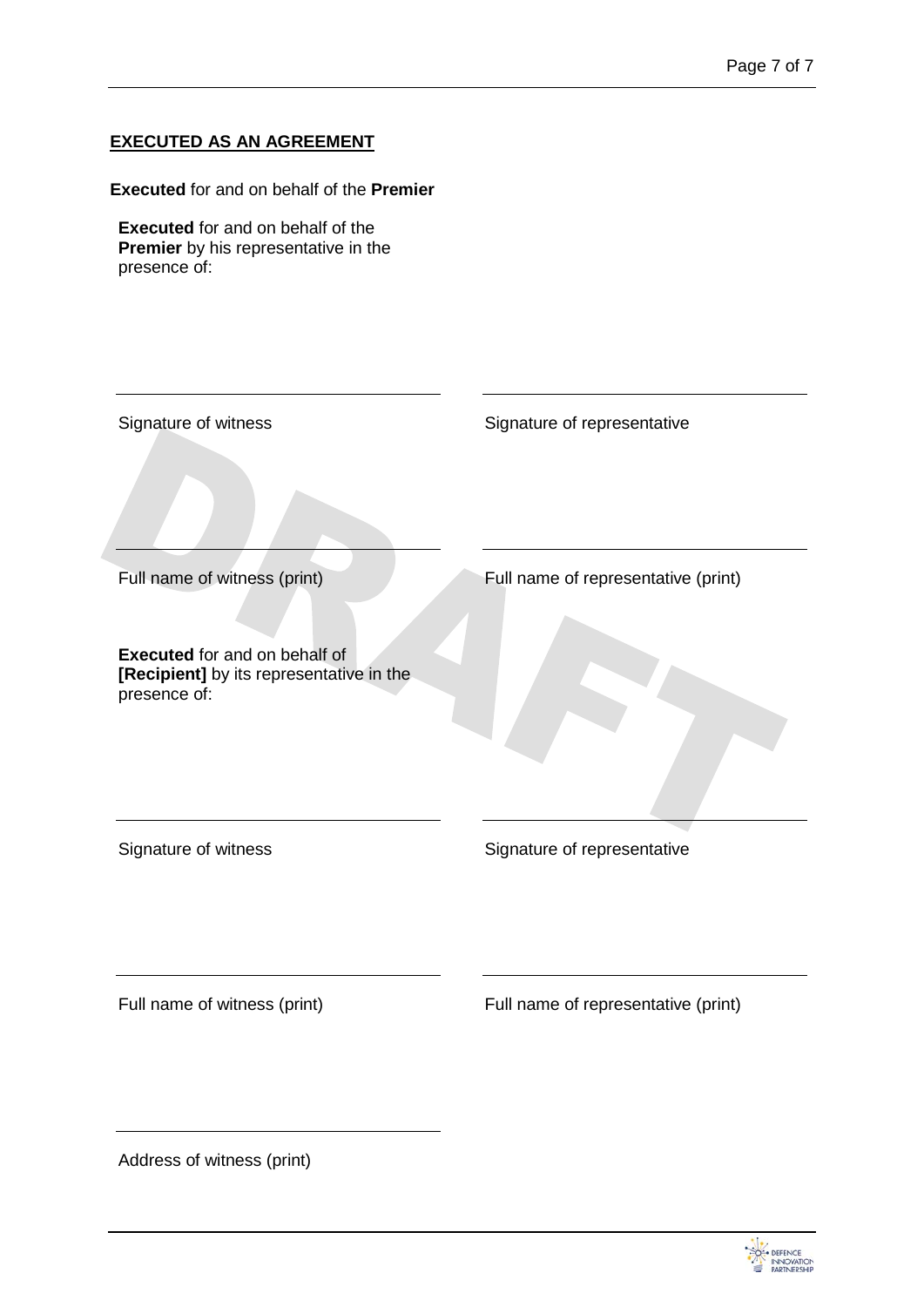# **SCHEDULE**

#### 1. **THE TERM**

The period commencing on the date of execution of this agreement and ending on Insert date.

#### 2. **THE ACTIVITY**

Insert details

#### 3. **THE PURPOSE**

Insert details

#### 4. **KEY PERFORMANCE INDICATORS**

The Key Performance Indicators are the achievement of Major Milestones as outlined in Section 8 of this schedule.

# 5. **THE FUNDING**

The total amount of Funding is \$150,000 (excluding GST) over the Term, to be paid as set out below.

| Payment 1 | 90% (\$135,000) on signing of this agreement and provision of a tax<br>invoice for this amount                                  |
|-----------|---------------------------------------------------------------------------------------------------------------------------------|
| Payment 2 | 10% (\$15,000) on provision of a Completion Report at the end of the<br>project and provision of a tax invoice for this amount. |

#### 6. **INSURANCE**

No specific or minimum level of insurance required.

#### 7. **SPECIAL CONDITIONS**

NIL

#### 8. **REPORTS**

#### Milestone Reports

To be provided within two weeks of either of the following events:

- (a) An activity milestone as detailed within the Funding Agreement is achieved, or
- (b) It is realised that an activity milestone as detailed within the Funding Agreement cannot be met.

A Milestone Report should be limited to one page and contain (at least) the following information:

- (i) Activity name;
- (ii) Lead participant details;
- (iii) Title of milestone;
- (iv) Statement of key activities and/or outcomes achieved;

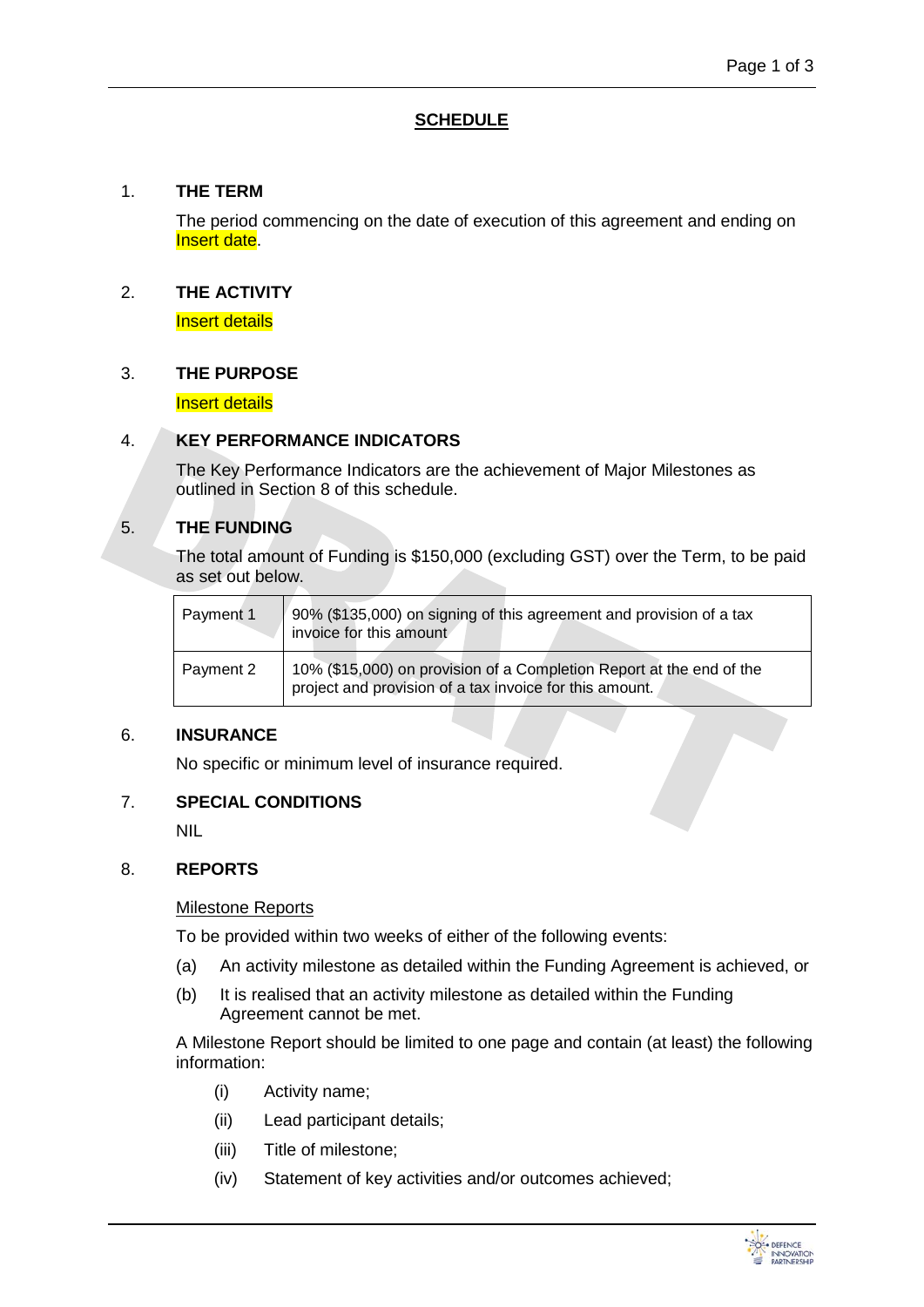- (v) In the case where an activity milestone cannot be met, include details of the reason why the milestone can't be met and details of proposed changes to scope, schedule or budget;
- (vi) Indication of any additional risks identified (can be in relation to scope, schedule or resources) and risk mitigation or controls put in place; and
- (vii) Confirm scope and schedule for the next phase of the activity.

#### Completion Report

To be provided within one month of completing the activity the Recipient must:

- (a) Complete a Completion Report, and
- (b) Support the preparation of a short case study and presentation to highlight the activity methodology, outcomes and potential benefits for key stakeholders.

The Completion Report should be limited to no more than four pages and contain (at least) the following information:

- (i) Activity name;
- (ii) Lead participant details;
- (iii) Title of milestone;
- (iv) Statement of outcomes;
- (v) Details of benefits or opportunities identified, either potential or realised, including opportunities for additional collaboration, further development or alternate funding;
- (vi) Details of any recommendations resulting from the activity;
- (vii) Signed copy of the Income and Expenditure Statement as per the DIP CRF Funding Agreement (see Annexure C for template); and
- (viii) Complete the Completion Survey that will be forwarded by email and conducted online on receipt of your Completion report.

#### Financial Report

A report in the form provided at Annexure B to be submitted with the Completion Report.

#### 9. **NOTICES**

#### **Defence SA**

Director, Defence Innovation Partnership

Defence SA

Level 4, 151 Pirie Street, Adelaide SA 5000

Ph: + 61 (08) 8463 7035

[andrew.fullgrabe@defenceinnovationpartnership.com](mailto:andrew.fullgrabe@defenceinnovationpartnership.com)

# **Recipient**

Name:

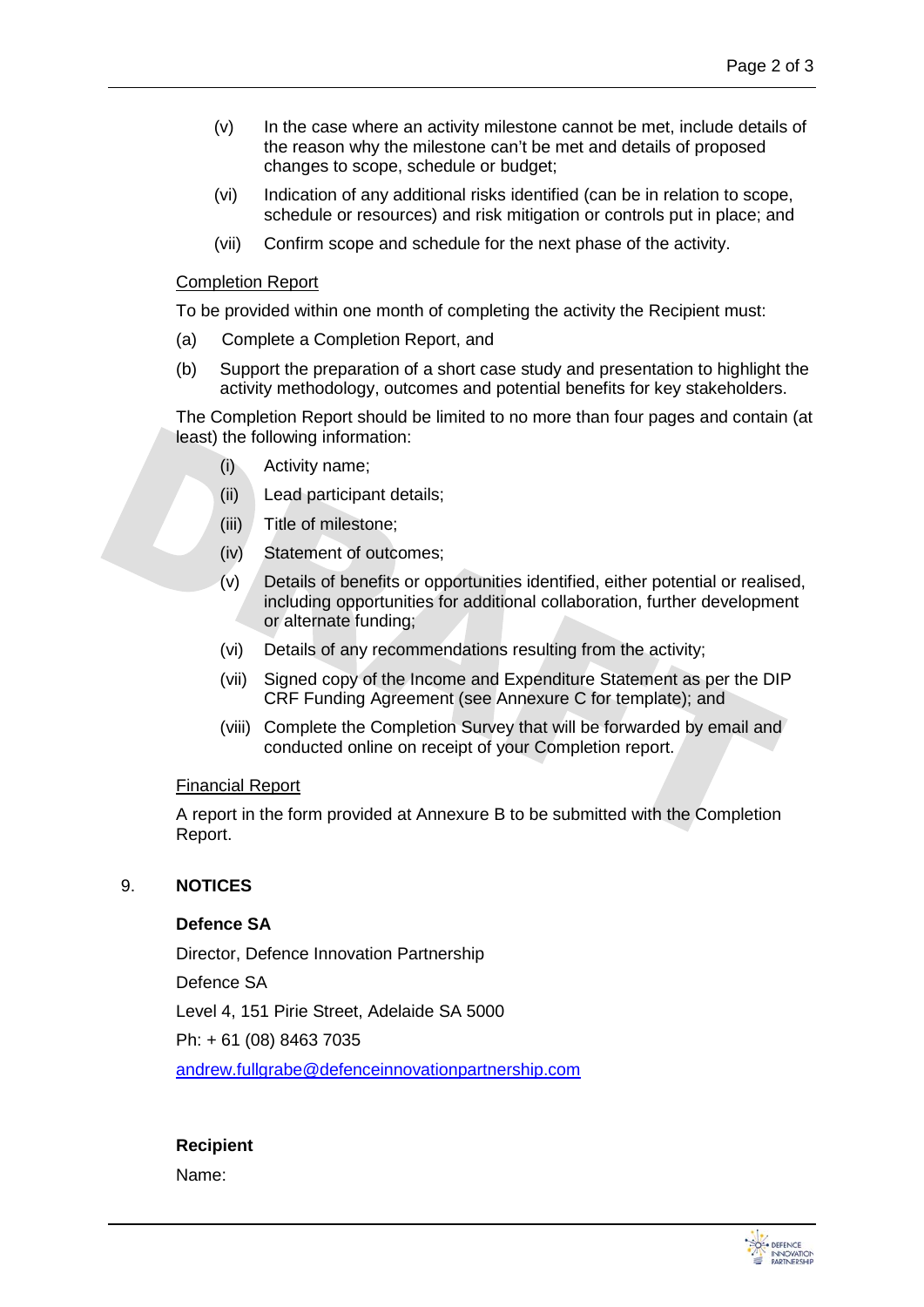Position: Address: Telephone: Email:

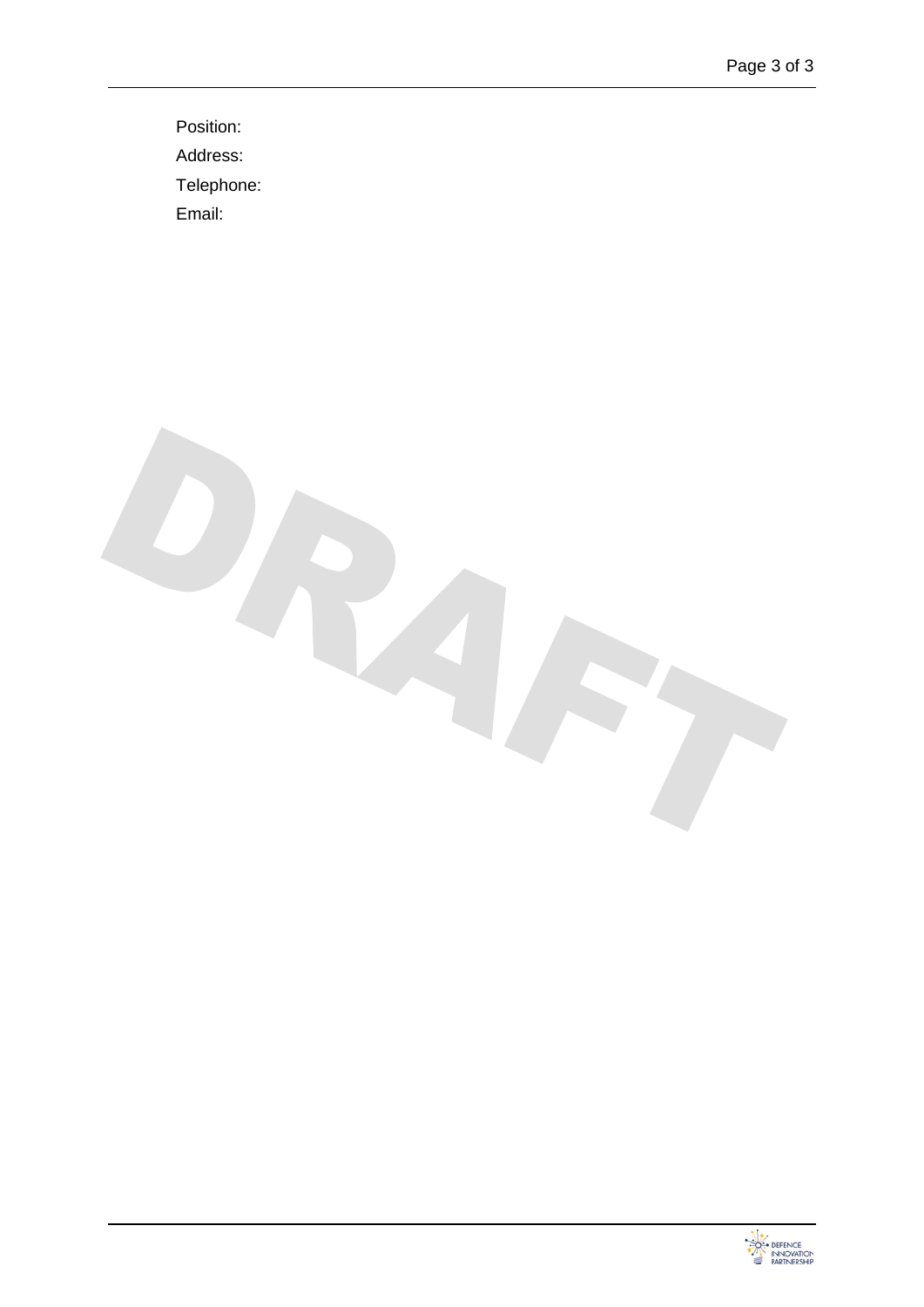# **Annexure A CLAIM NOTICE**

[Proforma to be completed by Recipient]

To: Premier of South Australia

Attention: Chief Executive, Defence SA Defence SA Level 4, 151 Pirie Street ADELAIDE SA 5000

This notice requesting payment of Funding is issued under the agreement dated [Insert] between the Premier of South Australia and [insert name of the Recipient].

Unless the context otherwise requires, terms defined in the agreement have the same meanings where used in this notice.

#### **1. Required Information**

- (a) Financial Year: [insert]
- (b) Deposit account details:

Bank:

Name:

Account No:

BSB No:

(c) Details of achieved Milestone/s

#### **2. Representations and Warranties**

The Recipient represents and warrants as at the date of this notice that:

- (a) the proposed Funding will be applied towards the Purpose;
- (b) the representations and warranties set out in the Agreement are true and correct and not misleading in any respect;
- (c) the Payment Milestone relevant to this notice has been achieved;
- (d) the amount of the Funding requested is in accordance with the Minister's agreement to provide Funding under the agreement; and
- (e) the Recipient has used all previous payments of the Funding for the Purpose and is not otherwise in breach of the agreement.

#### **3. Attachments**

The following reports required to be provided under the agreement are attached:

• not required

Signed for and on behalf of the Recipient by [insert name and position]

…………………………………………

Date: